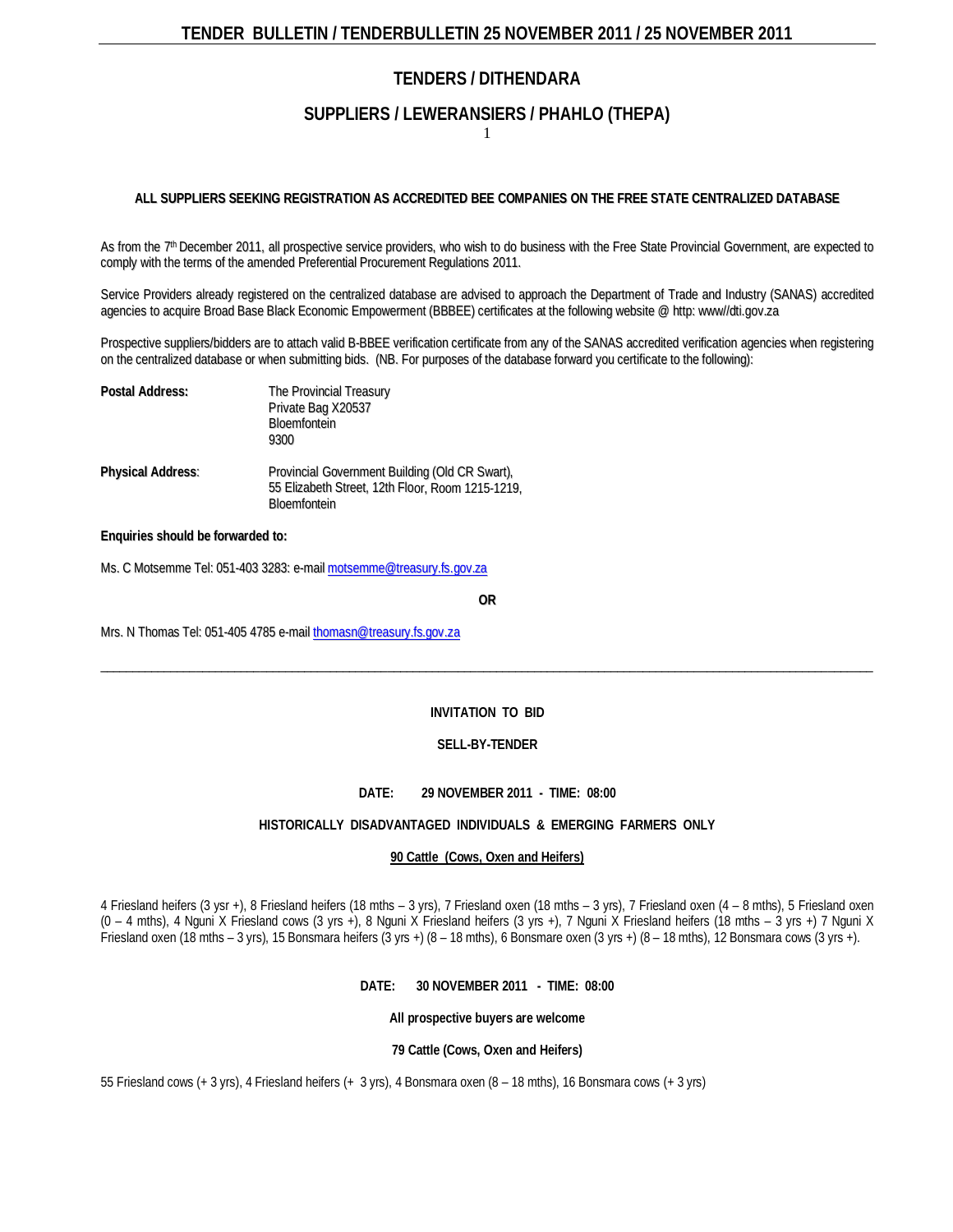### **SUPPLIERS / LEWERANSIERS / PHAHLO (THEPA)**

2

#### **CONDITIONS OF SALE**

- 1. Registration from 08:00 to 09:00 on each day of sale.
- 2. A certified copy of ID document will be required at registration
- 3. A services account or other relevant account will be required at registration as proof of residence.
- 4. Closing time for bidding is strictly 11:00 on the specific day of sale.
- 5. Reserve prices are applicable.
- 6. Animals to be sold can be added or withdrawn without prior notice.
- 7. The adjudication of bids will be done in accordance with the provisions of the [Preferential Procurement Policy Framework Act](http://greengazette.co.za/acts/preferential-procurement-policy-framework-act_2000-005) (PPPFA)
- 8. Evaluation Criteria

| Consideration                            | <b>Points</b> |
|------------------------------------------|---------------|
| POINTS AWARDED FOR PRICE                 | 80            |
| Disenfranchised before 1993 constitution | 12            |
| Youth                                    |               |
| Women                                    |               |
| <b>SMME</b>                              |               |
| POINTS ALLOCATED FOR PREFERENCE          | 20            |

Successful bidders must remove animals purchased by 15:00 on the 2<sup>nd</sup> of December 2011 at own cost. Ownership and risk will transfer to the successful bidder immediately after announcement of successful bids. Rights of admission is reserved.

**NB:** Payment: Bank guaranteed cheques, made out to the FSPG: Agriculture and marked as "Not transferable" on acceptance of the highest bid before animals are removed. Animals are sold "as is".

#### **IMPORTANT CONDITION**

**A refundable registration deposit of R1 000.00 is payable at registration on 29 November 2011 and 30 November 2011. If the buyer fails to pay for lots awarded to him/her, the deposit will be forfeited and paid over to the Free State Provincial Government.**

 $\_$  , and the set of the set of the set of the set of the set of the set of the set of the set of the set of the set of the set of the set of the set of the set of the set of the set of the set of the set of the set of th

Banking details are as follows: Holder: FSPG Agriculture, Standard Bank Acc No. 240 323 181, Branch: 055 534 00 – Central, Ref: 0002 0250

#### **[Contact](http://greengazette.co.za/acts/act_1969-049) person**

#### **Technical enquiries**

Dr Johann Erasmus at 051 – 861 1136

#### **SCM enquiries**

Ms Mammuso Bonokoane at 051 – 861 8560 Ms Xoliswa Khokho at 051 – 861 8537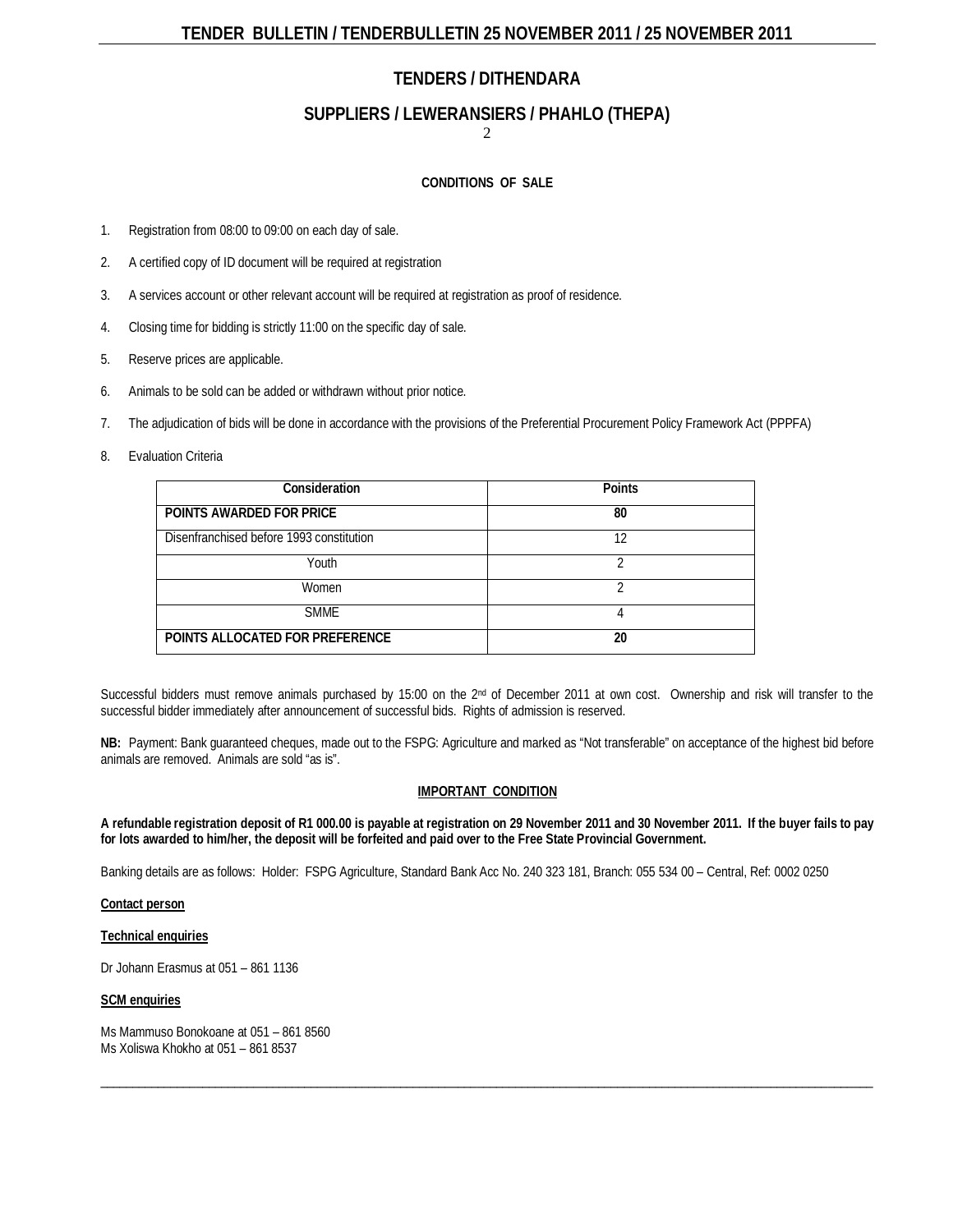# **SUPPLIERS / LEWERANSIERS / PHAHLO (THEPA)**

| Bid No./            | Description/                                                                                                                                                                                                                                                                                                                                                                                                                                                                                                                                                                                                                                                                                                                                                                                                                                                                                             | Due/          | <b>Bid must be</b><br>addressed and                                                                                                                                         |
|---------------------|----------------------------------------------------------------------------------------------------------------------------------------------------------------------------------------------------------------------------------------------------------------------------------------------------------------------------------------------------------------------------------------------------------------------------------------------------------------------------------------------------------------------------------------------------------------------------------------------------------------------------------------------------------------------------------------------------------------------------------------------------------------------------------------------------------------------------------------------------------------------------------------------------------|---------------|-----------------------------------------------------------------------------------------------------------------------------------------------------------------------------|
| Bod No./            | Beskrywing/                                                                                                                                                                                                                                                                                                                                                                                                                                                                                                                                                                                                                                                                                                                                                                                                                                                                                              | Sluit/        | posted to/<br><b>Bod moet</b><br>geadresseer<br>en gepos word aan/                                                                                                          |
| Nomoro Ya<br>Tender | Ditlhaloso/Tlhaloso                                                                                                                                                                                                                                                                                                                                                                                                                                                                                                                                                                                                                                                                                                                                                                                                                                                                                      | E Kwala<br>Ka | Dikopo di romelwe ho                                                                                                                                                        |
| PWRD(T) 46/2011     | CLEANING AND POLISHING OF LIFTS AT VARIOUS FREE<br>STATE PROVINCIAL GOVERNMENT BUILDINGS FOR A PERIOD<br>OF THREE YEARS<br><b>CATEGORY B</b><br>Bids will be evaluated according to the 90/10 Point System as<br>follows:<br><b>FUNCTIONALITY: 45 POINTS (SEPARATE FROM PRICE)</b><br><b>EQUITY</b><br>Historical Disenfranchised 100 % Ownership  6 Points<br>It needs to be mentioned that the following elements are<br>incorporated in this contract and failure to the completion or<br>documented proof thereof will lead to disqualification of the<br>bidders offer.<br>Original valid tax clearance certificate<br>The information mentioned below is necessary in order to be<br>considered for points allocation which must be claimed and be<br>supported with valid written proof included by the bidder to the bid<br>document, failure to provide such information will be interpreted to | 22/12/2011    | Department of Public<br>Works and Rural<br>Development<br>Room 414<br>Medfontein Building<br>St. Andrew Street<br><b>BLOEMFONTEIN</b><br>Enquiries:<br>Tel.: 051-409 8558/6 |
|                     | means that preference points are not claimed.                                                                                                                                                                                                                                                                                                                                                                                                                                                                                                                                                                                                                                                                                                                                                                                                                                                            |               |                                                                                                                                                                             |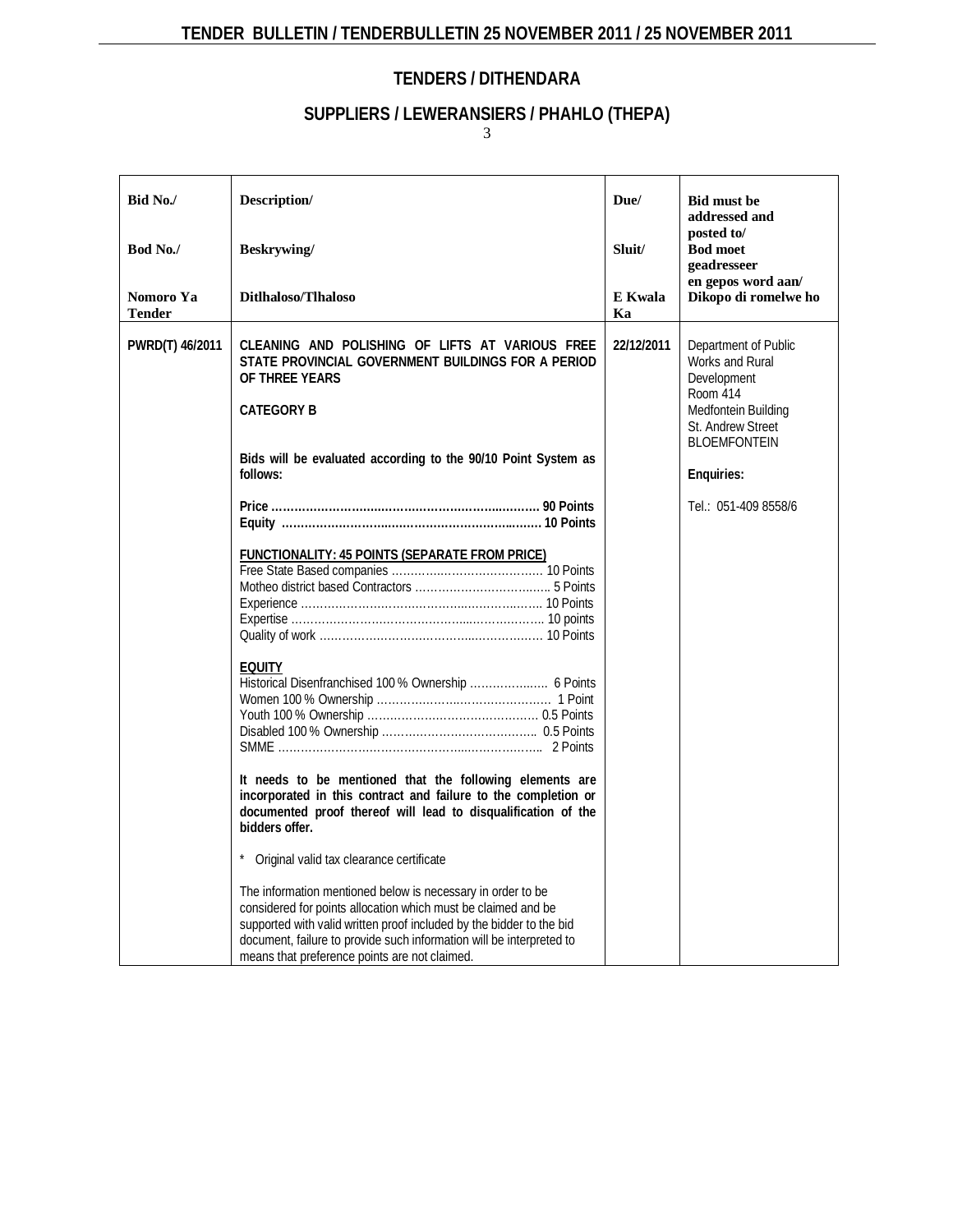# **SUPPLIERS / LEWERANSIERS / PHAHLO (THEPA)**

4

| Bid No./                   | Description/                                                                                                                                                                                                                                                                                                                                                                                                                                                                                                                                                                  | Due/          | <b>Bid must be</b><br>addressed and          |
|----------------------------|-------------------------------------------------------------------------------------------------------------------------------------------------------------------------------------------------------------------------------------------------------------------------------------------------------------------------------------------------------------------------------------------------------------------------------------------------------------------------------------------------------------------------------------------------------------------------------|---------------|----------------------------------------------|
| Bod No./                   | Beskrywing/                                                                                                                                                                                                                                                                                                                                                                                                                                                                                                                                                                   | Sluit/        | posted to/<br><b>Bod moet</b><br>geadresseer |
| Nomoro Ya<br><b>Tender</b> | Ditlhaloso/Tlhaloso                                                                                                                                                                                                                                                                                                                                                                                                                                                                                                                                                           | E Kwala<br>Kа | en gepos word aan/<br>Dikopo di romelwe ho   |
|                            | Detailed joint venture agreement indicating percentage ownership,<br>roles and other information deemed necessary by the bidder.<br>Company Registration Certificate (CK/CM) indicating active<br>members<br>Latest original monthly statement of municipal levies, water and<br>electricity<br>Bidders must score a minimum of 18 points for functionality to<br>be considered for further evaluation.<br>NB:<br>Documental proof to claim points for functionality must<br>be attached. Failure to comply with this requirement will<br>results in points not been awarded. |               |                                              |

A non-refundable deposit fee as set out below will be payable at Room 123, Lebohang Building, St Andrew Street, Bloemfontein.

| CATEGORY | <b>VALUE OF CONTRACT</b>                        | <b>DEPOSIT AMOUNT</b> |
|----------|-------------------------------------------------|-----------------------|
|          |                                                 |                       |
| А        | R100 000,00 - R300 000,00                       | R 50,00               |
| B        | R300 000,00 - R2 million                        | R100,00               |
| C        | R <sub>2</sub> million - R <sub>5</sub> million | R200,00               |
| D        | R5 million - R10 million                        | R <sub>200</sub> ,00  |
| F.       | R10 million - R15 million                       | R200,00               |
|          | R15 million and higher                          | R200,00               |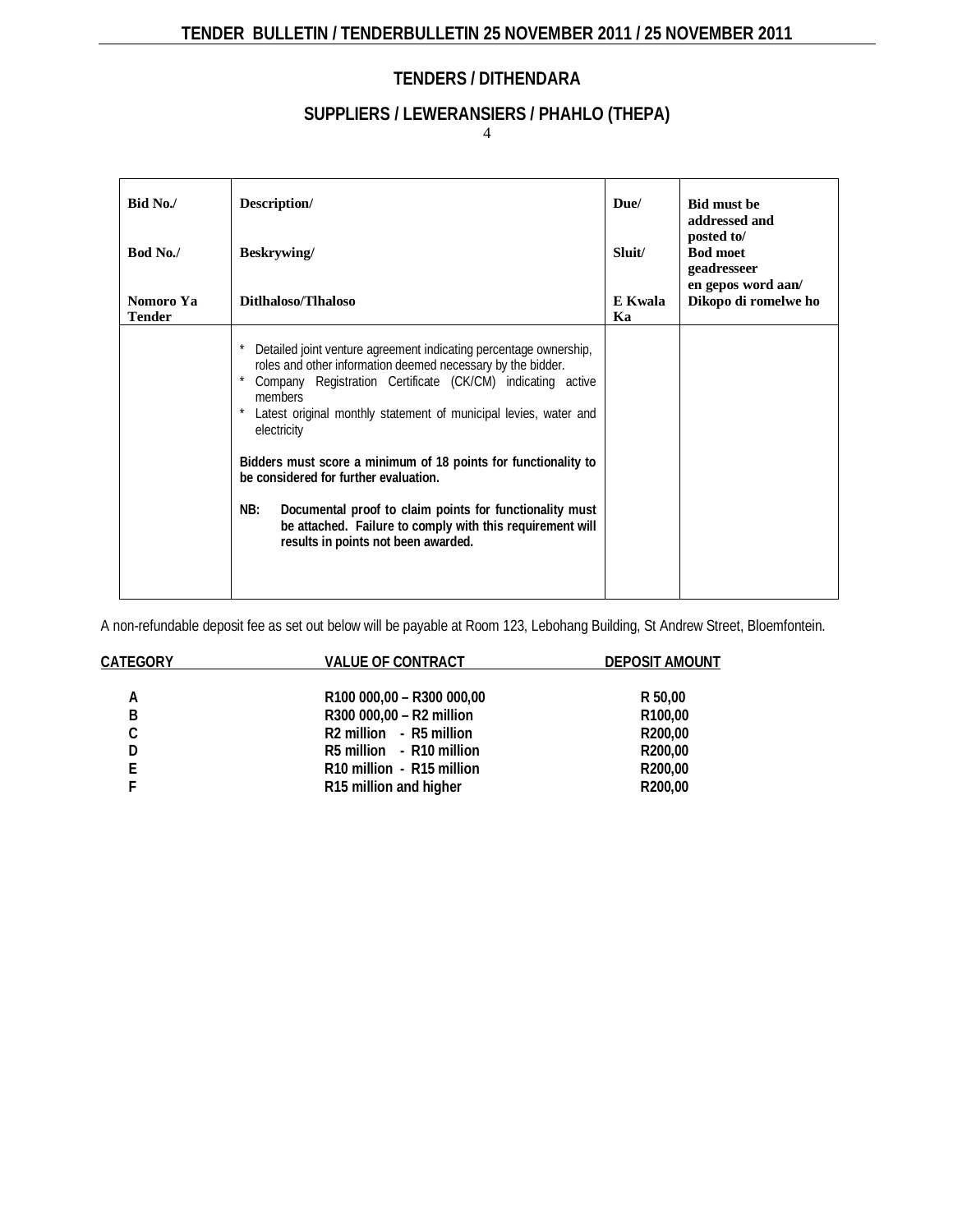# **SUPPLIERS / LEWERANSIERS / PHAHLO (THEPA)**

| Bid No./                                                                | Description/                                                                                                                                                                                                                                                                                                                                                                   | Due/          | <b>Bid must be</b><br>addressed and                                                                                                                        |
|-------------------------------------------------------------------------|--------------------------------------------------------------------------------------------------------------------------------------------------------------------------------------------------------------------------------------------------------------------------------------------------------------------------------------------------------------------------------|---------------|------------------------------------------------------------------------------------------------------------------------------------------------------------|
| Bod No./                                                                | Beskrywing/                                                                                                                                                                                                                                                                                                                                                                    | Sluit/        | posted to/<br><b>Bod moet</b><br>geadresseer                                                                                                               |
| Nomoro Ya<br><b>Tender</b>                                              | Ditlhaloso/Tlhaloso                                                                                                                                                                                                                                                                                                                                                            | E Kwala<br>Ka | en gepos word aan/<br>Dikopo di romelwe ho                                                                                                                 |
| DPW (T) 45/2011<br>45/1/2011<br>45/1/1/2011<br>45/1/2/2011<br>45/2/2011 | LEASING OF STATE OWNED PROPERTIES: TUCK SHOPS,<br>FLORIST AND HAIR SALONS FOR A PERIOD OF 24 MONTHS<br><b>UNIVERSITAS HOSPITAL:</b><br><b>TUCK-SHOP</b><br><b>HAIR SALON</b><br><b>COMPULSORY SITE INSPECTION</b><br>DATE:<br>5 DECEMBER 2011<br>TIME:<br>09:00<br>VENUE: TUCK-SHOP: UNIVERSITAS HOSPITAL<br>NATIONAL HOSPITAL: TUCK-SHOP<br><b>COMPULSORY SITE INSPECTION</b> | 22/12/2011    | Department of Public<br>Works Room 414,<br>Meffontein Building,<br>St. Andrew Street,<br>Bloemfontein<br>Enquiries:<br>Me Magson<br>Tel.: 051 - 409 8556/8 |
|                                                                         | DATE:<br>5 DECEMBER 2011<br>TIME:<br>10:00<br>VENUE: TUCK-SHOP: NATIONAL HOSPITAL                                                                                                                                                                                                                                                                                              |               |                                                                                                                                                            |
| 45/3/2011                                                               | PELONOMI HOSPITAL: TUCK-SHOP<br><b>COMPULSORY SITE INSPECTION</b><br>Date:<br>5 DECEMBER 2011<br>TIME:<br>11:00<br>VENUE: TUCK-SHOP: PELONOMI HOSPITAL                                                                                                                                                                                                                         |               |                                                                                                                                                            |
| 45/5/2011                                                               | <b>GLEN COLLEGE: TUCK-SHOP</b><br><b>COMPULSORY SITE INSPECTION</b><br>Date:<br>5 DECEMBER 2011<br>TIME:<br>14:00<br>VENUE: GLEN COLLEGE: TUCK-SHOP                                                                                                                                                                                                                            |               |                                                                                                                                                            |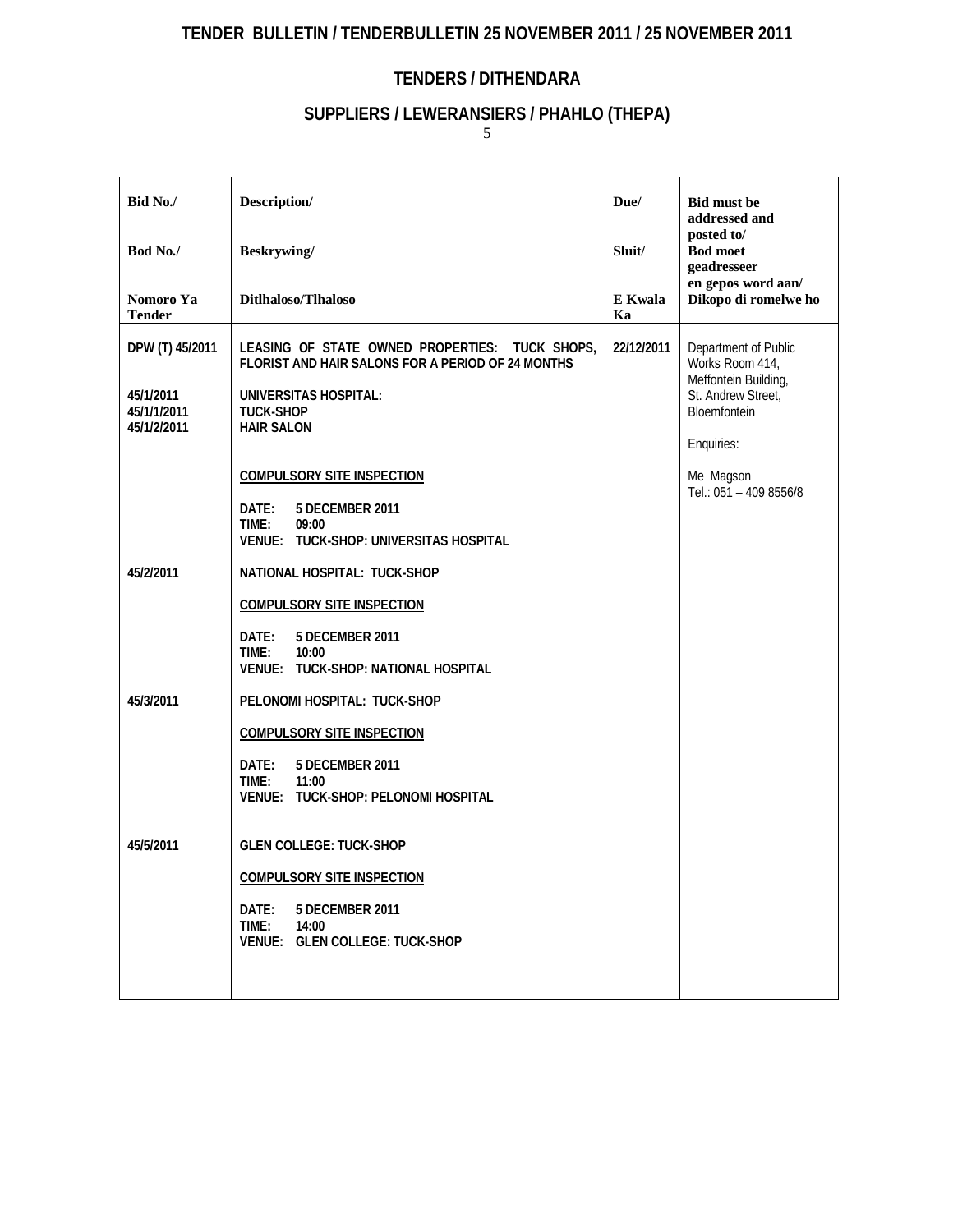# **SUPPLIERS / LEWERANSIERS / PHAHLO (THEPA)**

| Bid No./                   | Description/                                                                                                                                                                      | Due/          | <b>Bid must be</b><br>addressed and                                                                   |  |
|----------------------------|-----------------------------------------------------------------------------------------------------------------------------------------------------------------------------------|---------------|-------------------------------------------------------------------------------------------------------|--|
| Bod No./                   | <b>Beskrywing</b> /                                                                                                                                                               | Sluit/        | posted to/<br><b>Bod moet</b><br>geadresseer                                                          |  |
| Nomoro Ya<br><b>Tender</b> | Ditlhaloso/Tlhaloso                                                                                                                                                               | E Kwala<br>Ka | en gepos word aan/<br>Dikopo di romelwe ho                                                            |  |
| 45/6/1/2011<br>45/6/2/2011 | WELKOM: BONGANI HOSPITAL: TUCK-SHOP<br><b>WELKOM: BONGANI HOSPITAL HAIRSALON</b><br><b>COMPULSORY SITE INSPECTION</b>                                                             | 22/12/2011    | Department of Public<br>Works Room 414,<br>Meffontein Building,<br>St. Andrew Street,<br>Bloemfontein |  |
| 45/7/2011                  | 6 DECEMBER 2011<br>DATE:<br>TIME:<br>10:00<br>VENUE: TUCK-SHOP: BONGANI HOSPITAL<br><b>WELKOM: KOPANO HOSPITAL: TUCK-SHOP</b>                                                     |               | Enquiries:<br>Me Magson<br>Tel.: 051 - 409 8556/8                                                     |  |
|                            | <b>COMPULSORY SITE INSPECTION</b><br>6 DECEMBER 2011<br>Date:<br>TIME:<br>11:30<br>VENUE: TUCK-SHOP: KOPANO HOSPITAL                                                              |               |                                                                                                       |  |
| 45/8/2011                  | KROONSTAD: BOITUMELO HOSPITAL: TUCK-SHOP<br><b>COMPULSORY SITE INSPECTION</b><br>7 DECEMBER 2011<br>Date:<br>TIME:<br>10:00<br>VENUE: TUCK-SHOP: BOITUMELO HOSPTAL                |               |                                                                                                       |  |
| 45/9/2011                  | KROONSTAD: VOORTREKKER HOSPITAL: TUCK-SHOP<br><b>COMPULSORY SITE INSPECTION</b><br>DATE:<br>7 DECEMBER 2011<br>TIME:<br>11:00<br>VENUE: VOORTREKKER HOSPITAL: TUCK-SHOP           |               |                                                                                                       |  |
| 45/10/2011                 | SASOLBURG: METSIMAHOLO HOSPITAL: TUCK-SHOP<br><b>COMPULSORY SITE INSPECTION</b><br>DATE:<br>8 DECEMBER 2011<br>TIME:<br>11:00<br>VENUE: IMETSIMAHOLO HOSPITAL: TUCK-SHOP          |               |                                                                                                       |  |
| 45/11/2011                 | QWAQWA: OLD PARLIAMENT BUILDING: TUCK-SHOP<br><b>COMPULSORY SITE INSPECTION</b><br><b>9 DECEMBER 2011</b><br>DATE:<br>TIME:<br>09:00<br>VENUE: OLD PARLIAMENT BUILDING: TUCK-SHOP |               |                                                                                                       |  |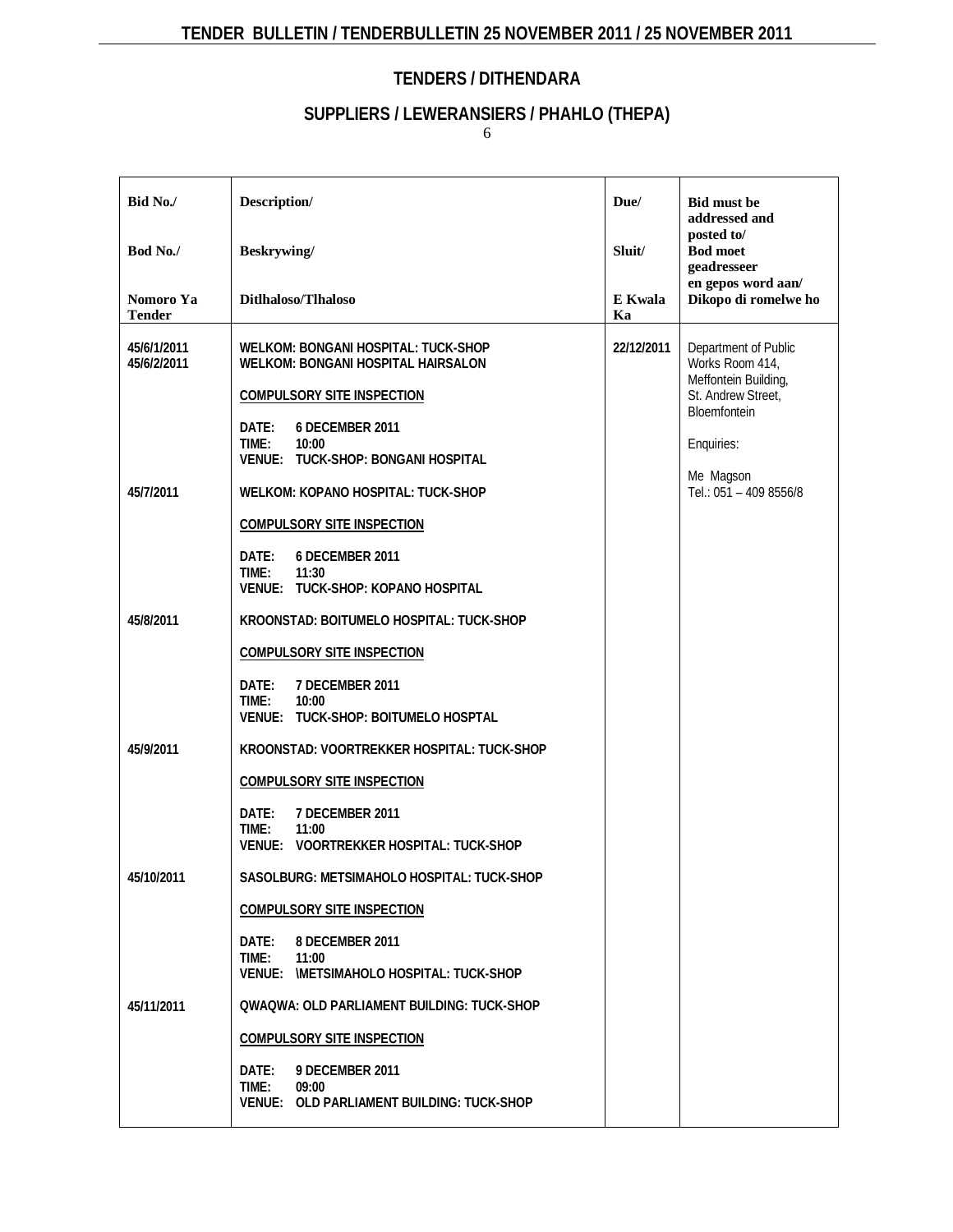# **SUPPLIERS / LEWERANSIERS / PHAHLO (THEPA)**

| Bid No./                   | Description/                                                                                                                                                                                                                                                                                                                              | Due/          | <b>Bid must be</b><br>addressed and                                                                                                                        |  |  |
|----------------------------|-------------------------------------------------------------------------------------------------------------------------------------------------------------------------------------------------------------------------------------------------------------------------------------------------------------------------------------------|---------------|------------------------------------------------------------------------------------------------------------------------------------------------------------|--|--|
| Bod No./                   | <b>Beskrywing</b> /                                                                                                                                                                                                                                                                                                                       | Sluit/        | posted to/<br><b>Bod moet</b><br>geadresseer                                                                                                               |  |  |
| Nomoro Ya<br><b>Tender</b> | Ditlhaloso/Tlhaloso                                                                                                                                                                                                                                                                                                                       | E Kwala<br>Ka | en gepos word aan/<br>Dikopo di romelwe ho                                                                                                                 |  |  |
| 45/12/2011<br>45/13/2011   | QWA-QWA: ELIZABETH ROSS HOSPITAL: TUCK-SHOP<br><b>COMPULSORY SITE INSPECTION</b><br>DATE:<br>9 DECEMBER 2011<br>TIME:<br>10:00<br>VENUE: ELIZABETH ROSS HOSPITAL: TUCK-SHOP<br>STERKFONTEINDAM: TUCK-SHOP<br><b>COMPULSORY SITE INSPECTION</b>                                                                                            | 22/12/2011    | Department of Public<br>Works Room 414,<br>Meffontein Building,<br>St. Andrew Street,<br>Bloemfontein<br>Enquiries:<br>Me Magson<br>Tel.: 051 - 409 8556/8 |  |  |
|                            | DATE:<br>9 DECEMBER 2011<br>TIME:<br>13:00<br><b>VENUE: STERKFONTEINDAM: TUCK-SHOP</b>                                                                                                                                                                                                                                                    |               |                                                                                                                                                            |  |  |
| 45/14/2011                 | ODENDAALSRUS HOSPITAL: TUCK-SHOP<br><b>COMPULSORY SITE INSPECTION</b><br>DATE:<br><b>12 DECEMBER 2011</b><br>TIME:<br>10:00<br>VENUE: ODENDAALSRUS HOSPITAL: TUCK-SHOP                                                                                                                                                                    |               |                                                                                                                                                            |  |  |
| 45/15/2011                 | BOTSHABELO HOSPITAL: TUCK-SHOP<br><b>COMPULSORY SITE INSPECTION</b><br>13 DECEMBER 2011<br>DATE:<br>TIME:<br>09:00<br>VENUE: BOTSHABELO HOSPITAL: TUCK-SHOP<br>Bids will be evaluated according to the 80/20 Point System as<br>follows:<br>Functionality: 40 Points (Separate from price)<br>operation and provision of goods<br>EQUITY: |               |                                                                                                                                                            |  |  |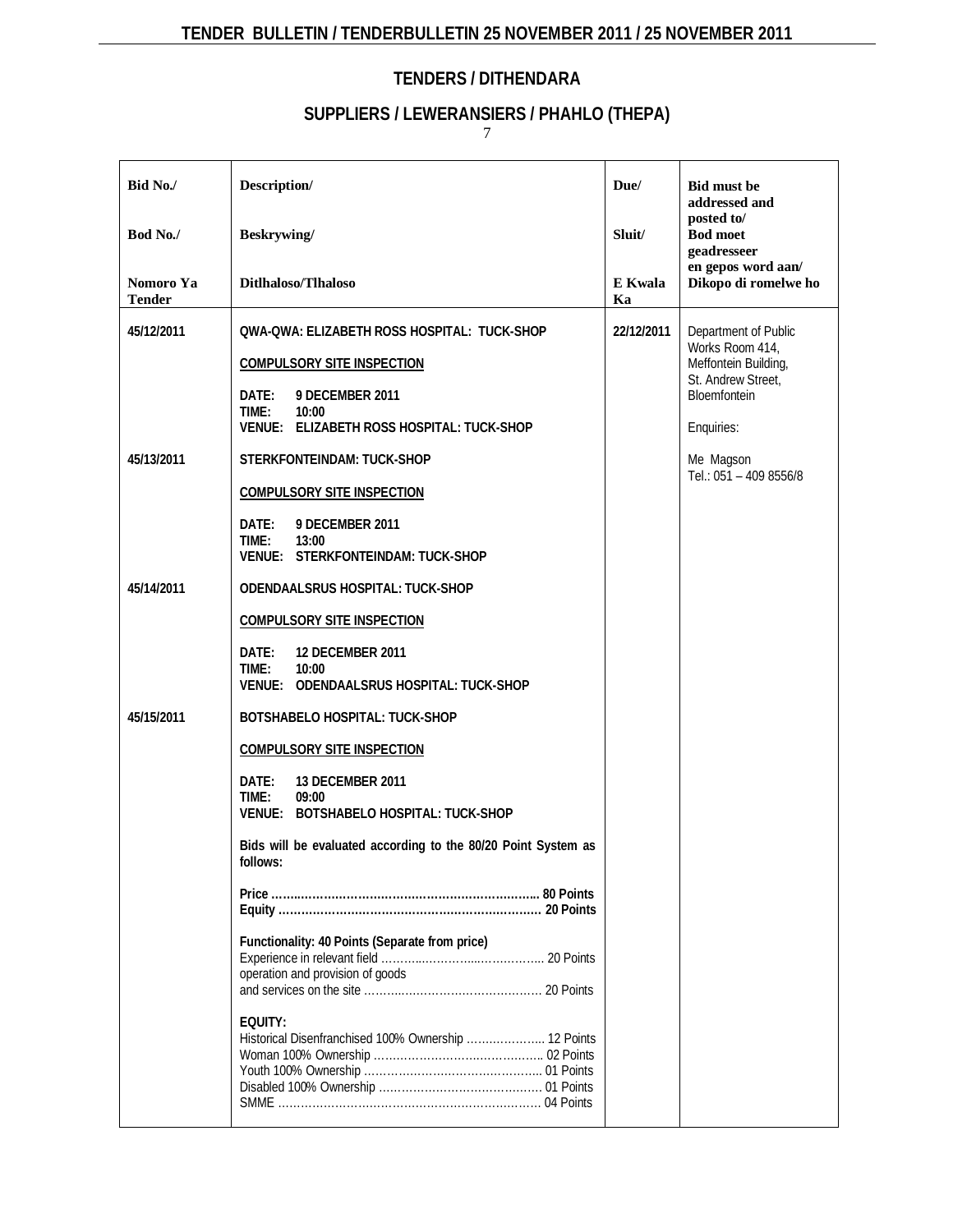# **SUPPLIERS / LEWERANSIERS / PHAHLO (THEPA)**

8

| Bid No./<br>Bod No./       | Description/<br>Beskrywing/                                                                                                                                                                                                                                                                                                                                                                                                                                                                                                                                                                                                                                                                                                                                                                                                                                                                                                                                                                                                                                                                               | Due/<br>Sluit/ | <b>Bid must be</b><br>addressed and<br>posted to/<br><b>Bod moet</b><br>geadresseer |
|----------------------------|-----------------------------------------------------------------------------------------------------------------------------------------------------------------------------------------------------------------------------------------------------------------------------------------------------------------------------------------------------------------------------------------------------------------------------------------------------------------------------------------------------------------------------------------------------------------------------------------------------------------------------------------------------------------------------------------------------------------------------------------------------------------------------------------------------------------------------------------------------------------------------------------------------------------------------------------------------------------------------------------------------------------------------------------------------------------------------------------------------------|----------------|-------------------------------------------------------------------------------------|
| Nomoro Ya<br><b>Tender</b> | Ditlhaloso/Tlhaloso                                                                                                                                                                                                                                                                                                                                                                                                                                                                                                                                                                                                                                                                                                                                                                                                                                                                                                                                                                                                                                                                                       | E Kwala<br>Ka  | en gepos word aan/<br>Dikopo di romelwe ho                                          |
|                            | It needs to be mentioned that the following elements are in<br>incorporated in this contract and failure to the completion or<br>documented proof thereof will lead to disqualification of the<br>bidders offer.<br>Original valid tax clearance certificate<br>The information mentioned below is necessary in order to be<br>considered for points allocation which must be claimed and be<br>supported with valid written proof included by the bidder to the bid<br>document, failure to provide such information will be interpreted to<br>mean that preference points are not claimed.<br>In case of a Joint Venture<br>NB:<br>Detailed joint venture agreement indicating<br>percentage<br>ownership, roles and other information deemed necessary by the<br>bidder.<br>Company Registration Certificate (CK/CM) indicating active<br>members<br>Latest original monthly statement of municipal levies, water and<br>electricity.<br>Bidder must score a minimum of 16 points for functionality to be<br>considered for further evaluation.<br>Documental proof to claim points for functionality. |                |                                                                                     |

A non-refundable deposit fee as set out below will be payable at Room 123, Lebohang Building, St Andrew Street, Bloemfontein.

| CATEGORY | <b>VALUE OF CONTRACT</b>  | DEPOSIT AMOUNT |
|----------|---------------------------|----------------|
|          | R100 000,00 - R300 000,00 | R 50.00        |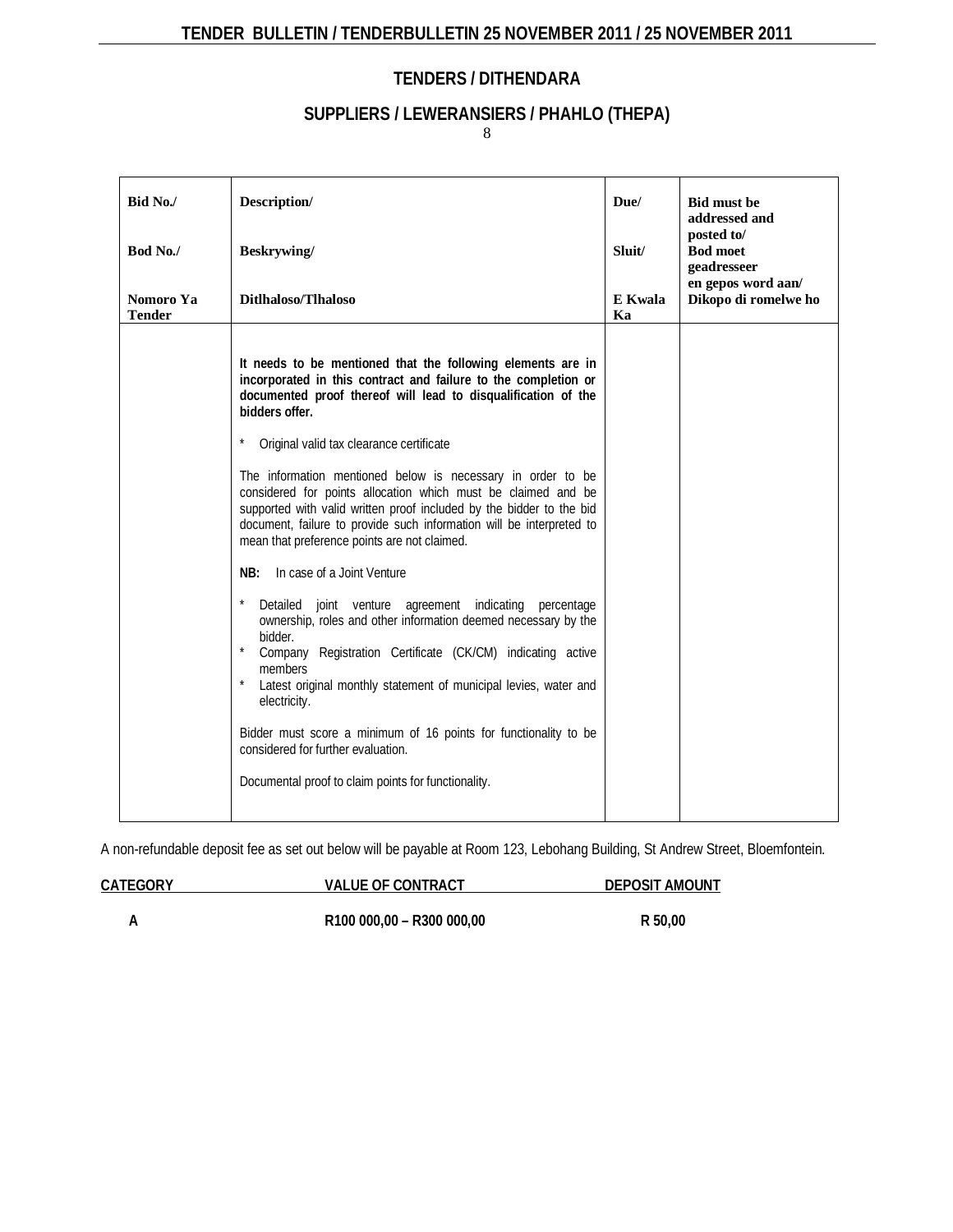### **SUPPLIERS / LEWERANSIERS / PHAHLO (THEPA)**

9

### **NOTICE**

### **PLEASE TAKE NOTE: THE LAST PUBLICATION OF THE TENDER BULLETIN FOR THE YEAR 2011 WILL BE ON 09 DECEMBER 2011.**

### **THE NEXT PUBLICATION WILL BE ON 13 JANUARY 2012.**

\_\_\_\_\_\_\_\_\_\_\_\_\_\_\_\_\_\_\_\_\_\_\_\_\_\_\_\_\_\_\_\_\_\_\_\_\_\_\_\_\_\_\_\_\_\_\_\_\_\_\_\_\_\_\_\_\_\_\_\_\_\_\_\_\_\_\_\_\_\_\_\_\_\_\_\_\_\_\_\_\_\_\_\_\_\_\_\_\_\_\_\_\_\_\_\_\_\_\_\_\_\_\_\_\_\_\_\_\_\_\_\_\_\_\_\_\_\_\_\_\_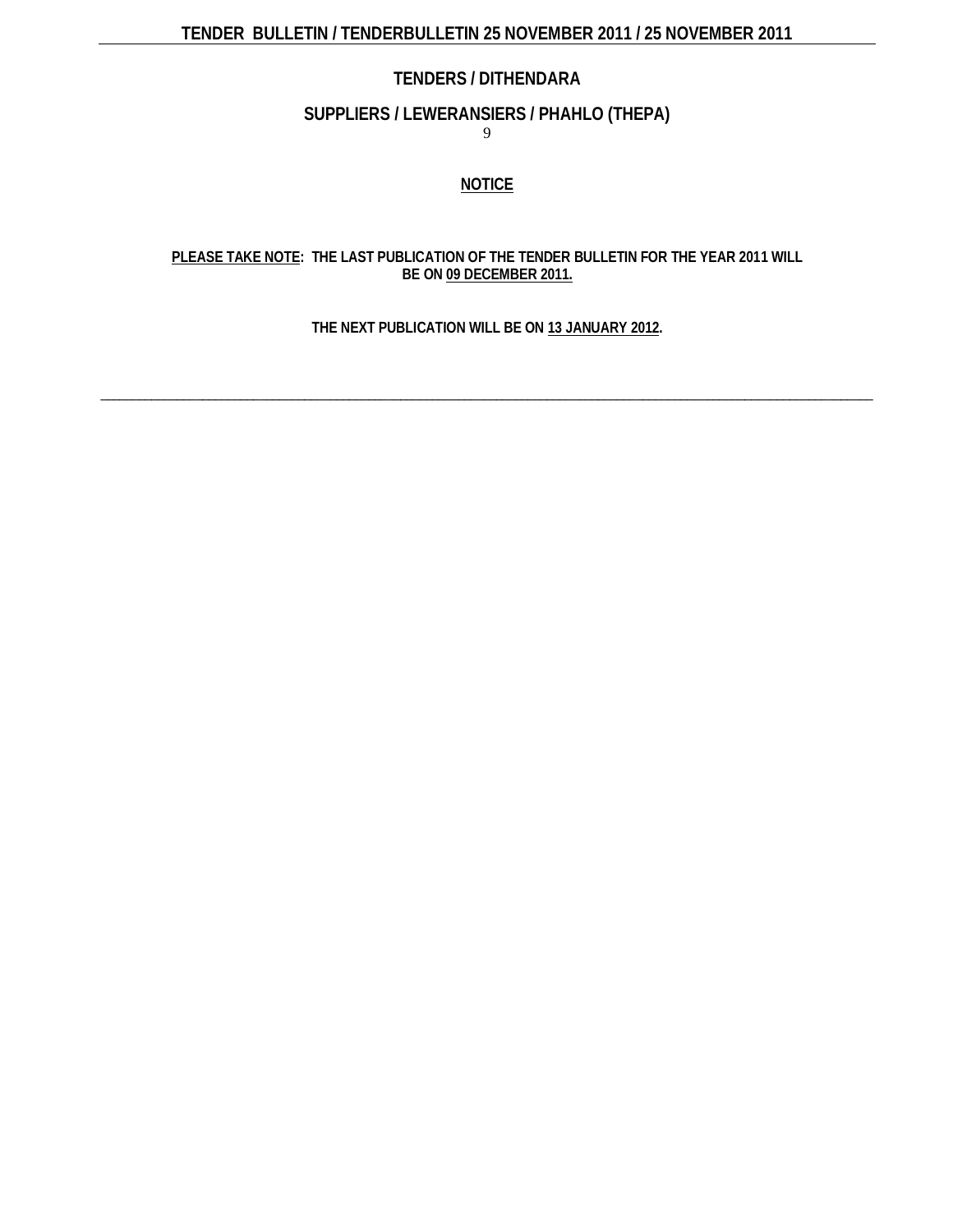# **SUPPLIERS / LEWERANSIERS / PHAHLO (THEPA)**

| FREE STATE TENDER BULLETIN                                                                                                                                                                                                                                                                                                                                                                                                                                                                                                                                                                                                         |                                 | VRYSTAAT TENDERBULLETIN                                                                                                                                                                                                                                                                                                                                                                                                                                                                                                                                                                                                                      |                                 |  |
|------------------------------------------------------------------------------------------------------------------------------------------------------------------------------------------------------------------------------------------------------------------------------------------------------------------------------------------------------------------------------------------------------------------------------------------------------------------------------------------------------------------------------------------------------------------------------------------------------------------------------------|---------------------------------|----------------------------------------------------------------------------------------------------------------------------------------------------------------------------------------------------------------------------------------------------------------------------------------------------------------------------------------------------------------------------------------------------------------------------------------------------------------------------------------------------------------------------------------------------------------------------------------------------------------------------------------------|---------------------------------|--|
| (Published every Friday)                                                                                                                                                                                                                                                                                                                                                                                                                                                                                                                                                                                                           |                                 | (Verskyn elke Vrydag)                                                                                                                                                                                                                                                                                                                                                                                                                                                                                                                                                                                                                        |                                 |  |
| All correspondence, advertisements, etc. must be addressed to<br>the Officer in charge of the Free State Tenderbulletin, P.O. Box<br>517, Bloemfontein Tel.: No. 051 403 3139. Free Voucher copies<br>of the Free State Tenderbulletin or cuttings of advertisements are<br>NOT supplied.                                                                                                                                                                                                                                                                                                                                          |                                 | Alle korrespondensie, advertensies, ens. Moet aan die<br>Beampte Belas met die Vrystaat Tender Bulletin, Posbus 517,<br>Bloemfontein, geadresseer word. Gratis eksemplare van die<br>Vrystaat Tender Bulletin of uitknipsels van advertensies word<br>NIE verskaf nie.                                                                                                                                                                                                                                                                                                                                                                       |                                 |  |
| Subscription Rates (payable in advance)                                                                                                                                                                                                                                                                                                                                                                                                                                                                                                                                                                                            |                                 | Intekengeld (vooruitbetaalbaar)                                                                                                                                                                                                                                                                                                                                                                                                                                                                                                                                                                                                              |                                 |  |
| The subscription fee for the Free State Tender Bulletin (including<br>all Extraordinary Free State Tenderbulletins) are as follows:<br>Subscription: (Over the Counter / E-Mail)                                                                                                                                                                                                                                                                                                                                                                                                                                                   |                                 | Die intekengeld vir die Vrystaat Tenderbulletin (insluitend alle<br>Buitengewone Vrystaat Tender Bulletins) is soos volg:<br>Intekengeld: (Oor die Toonbank / E-Pos)                                                                                                                                                                                                                                                                                                                                                                                                                                                                         |                                 |  |
| Price per copy<br>Half-yearly<br>Annually                                                                                                                                                                                                                                                                                                                                                                                                                                                                                                                                                                                          | R 4.00<br>R 100.55<br>R 201.10  | Prys per eksemplaar<br>Halfjaarliks<br>Jaarliks                                                                                                                                                                                                                                                                                                                                                                                                                                                                                                                                                                                              | R 4.00<br>R 100.55<br>R 201.10  |  |
| Subscription (Post)<br>Price per copy<br>Half-yearly<br>Annually                                                                                                                                                                                                                                                                                                                                                                                                                                                                                                                                                                   | R 11.70<br>R 292.00<br>R 584.05 | Intekengeld: (Pos)<br>Prys per eksemplaar<br>Half-yearly<br>Jaarliks                                                                                                                                                                                                                                                                                                                                                                                                                                                                                                                                                                         | R 11.70<br>R 292.00<br>R 584.05 |  |
| Closing time for acceptance of copy                                                                                                                                                                                                                                                                                                                                                                                                                                                                                                                                                                                                |                                 | Sluitingstyd vir die Aanname van Kopie                                                                                                                                                                                                                                                                                                                                                                                                                                                                                                                                                                                                       |                                 |  |
| Stamps are not accepted                                                                                                                                                                                                                                                                                                                                                                                                                                                                                                                                                                                                            |                                 | Seëls word nie aanvaar nie                                                                                                                                                                                                                                                                                                                                                                                                                                                                                                                                                                                                                   |                                 |  |
| All advertisement must reach the Officer in Charge of the Free<br>State Tender Bulletin not later than 16:00, three working days<br>prior to the publication of the Bulletin. Advertisements received<br>after that time will be held over for publication in the issue of the<br>following week, or if desired by the advertiser, will be inserted in<br>the current issue as a "Late Advertisement". In such case the<br>advertisement must be delivered to the Officer in Charge not<br>later than 08:00 on the Tuesday preceding the publication of<br>the Bulletin and double rate will be charged for that<br>advertisement. |                                 | Alle advertensies moet die Beampte Belas met die Vrystaat<br>Tenderbulletin bereik nie later nie as 16:00, drie werksdae<br>voordat die Bulletin uitgegee word. Advertensies wat na<br>daardie tyd ontvang word, word oorgehou vir publikasie in die<br>uitgawe van die volgende week, of as die adverteerder dit<br>verlang, sal dit in die Bulletin wat op die pers is as 'n "Laat<br>Advertensie" geplaas word. In sulke gevalle moet die<br>advertensie aan die Beampte oorhandig word nie later nie as<br>08:00 op die Dinsdag van die week voordat die Bulletin<br>gepubliseer word en dubbeltarief sal dié advertensie gevra<br>word. |                                 |  |
| A "Late Advertisement" will not be inserted as such without<br>definite instructions from the advertiser.                                                                                                                                                                                                                                                                                                                                                                                                                                                                                                                          |                                 | 'n "Laat Advertensie" sal nie sonder definitiewe instruksies<br>van die Adverteerder as sodanig geplaas word nie.                                                                                                                                                                                                                                                                                                                                                                                                                                                                                                                            |                                 |  |
| <b>Advertisement Rates</b>                                                                                                                                                                                                                                                                                                                                                                                                                                                                                                                                                                                                         |                                 | Advertensietariewe                                                                                                                                                                                                                                                                                                                                                                                                                                                                                                                                                                                                                           |                                 |  |
| Notices required by Law to be inserted in the Tender-bulletin:<br>R26.40 per centimetre or portion thereof, single column.                                                                                                                                                                                                                                                                                                                                                                                                                                                                                                         |                                 | Kennisgewings wat volgens Wet in die Tenderbulletin geplaas<br>moet word: R26.40 per sentimeter of deel daarvan,<br>enkelkolom.                                                                                                                                                                                                                                                                                                                                                                                                                                                                                                              |                                 |  |
| NUMBERING OF TENDER BULLETIN                                                                                                                                                                                                                                                                                                                                                                                                                                                                                                                                                                                                       |                                 | NOMMERING VAN TENDER BULLETIN                                                                                                                                                                                                                                                                                                                                                                                                                                                                                                                                                                                                                |                                 |  |
| You are hereby informed that the numbering of the Provincial Gazette<br>/Tender Bulletin and notice numbers will from 2010 coincide with the<br>relevant financial year. In other words, the chronological numbering<br>starting from one will commence on or after 1 April of every year.                                                                                                                                                                                                                                                                                                                                         |                                 | U word hiermee in kennis gestel dat die nommering van die<br>Provinsiale Koerant / Tender Bulletin en kennisgewingnommers<br>vanaf 2010 met die betrokke boekjaar sal ooreenstem. Met ander<br>woorde, die kronologiese nommering beginnende met een, sal op of<br>na 1 April van elke jaar begin.                                                                                                                                                                                                                                                                                                                                           |                                 |  |